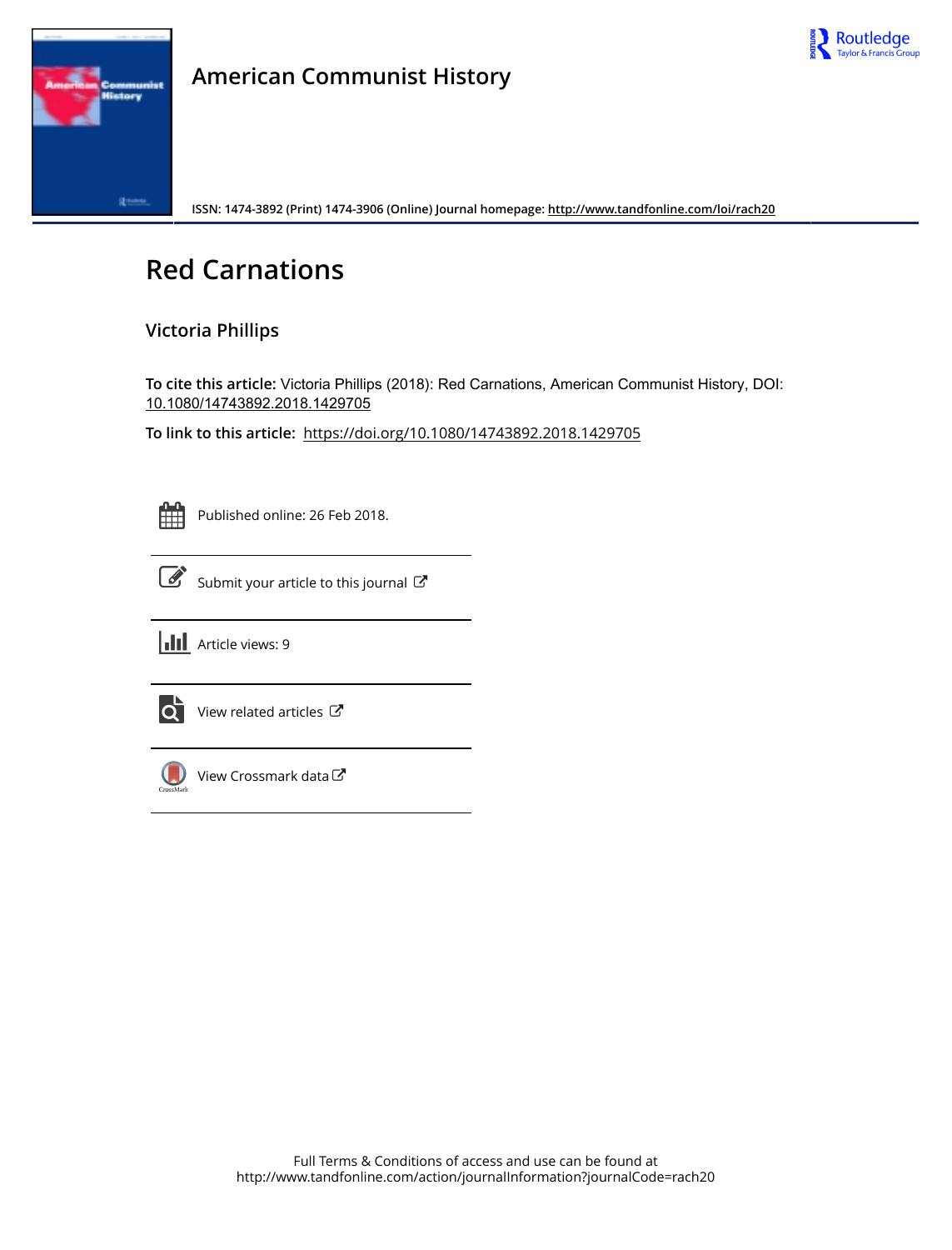

Check for updates

### Red Carnations

Victoria Phillips Columbia University

I met Dan Leab on a balmy March evening in New York, a year and a half after I had been accepted as a doctoral candidate in the History Department at Columbia University, during the reception celebrating the donation of the CPUSA archives to NYU. With one member of my Ph.D. cohort just out of college, I served as the other bookend at forty-seven years old. While I had been raised a New York radical in the 1960s and pursued modern dance, my last job had been on Wall Street as a portfolio manager and "vulture capitalist." Reclaiming my roots, I devoted my research for my M.A. thesis to uncovering the interwar communist underpinnings of American modern dance.

Although I had been hired in France by its government to curate an exhibit based on my thesis, in the United States institutions shunned exhibition and publication proposals as though the Cold War were still on. "Couldn't you just call them leftists?" I was asked. No, I couldn't. Some were, but some had cards. Many had thick FBI reports in which spies labeled T-1 and T-11 sat at family dinner tables and even read their mail. Some dancers were still alive and had granted me interviews; their fidelity to the party during the interwar period was a vital underpinning of their work and, I argued, deeply influenced the development of American modern dance. They had followed the 1932 Workers Cultural Federation Moscow-inspired mantra "Art is a Weapon" to declare "Dance is a Weapon." It was exactly because they were communists that their influence had been silenced by critics, and even the dancers themselves, during the Cold War. They were being protected and protecting themselves, even as they worked, wrote articles, travelled to Cuba to support a new revolutionary dance, and were being followed by the United States government. Fellow travelers and leftist-leaning choreographers had been offered the American mantle. Recovering the communists was the point.

Despite my obstinance about alliances, I remained slightly nervous at the NYU event with the Bush administration and the suppression of the Dixie Chicks who had criticized the president and thus been boycotted as "communists." It was still a catchphrase for free speech deemed an Un-American activity that held currency to destroy lives and careers.

© 2018 Historians of American Communism

Victoria Phillips is an Adjunct Lecturer in History at the European Institute and Associated Faculty at the Harriman Institute, Columbia University, where she graduated with a Ph.D. in 2013. She specializes in cold war history, United States cultural diplomacy, and international relations. Her book with Oxford University Press (forthcoming 2018) Martha Graham's Cold War: The Dance of American Diplomacy, explores the export of modern dance as cultural diplomacy to over twenty-five nations between 1955 and 1989. Her articles have appeared in publications from the New York Times and American Communist History, to Ballet News and Dance Research Journal. In 2006 she curated "Dance is a Weapon" in Paris and it toured France for two years. At the Library of Congress she co-curated "Politics and the Dancing Body" as well as an exhibit commemorating the 75th anniversary of American Ballet Theatre. Phillips has lectured both in the United States and abroad, and will be teaching at the London School of Economics in 2018-2019. Her papers are held at the Library of Congress.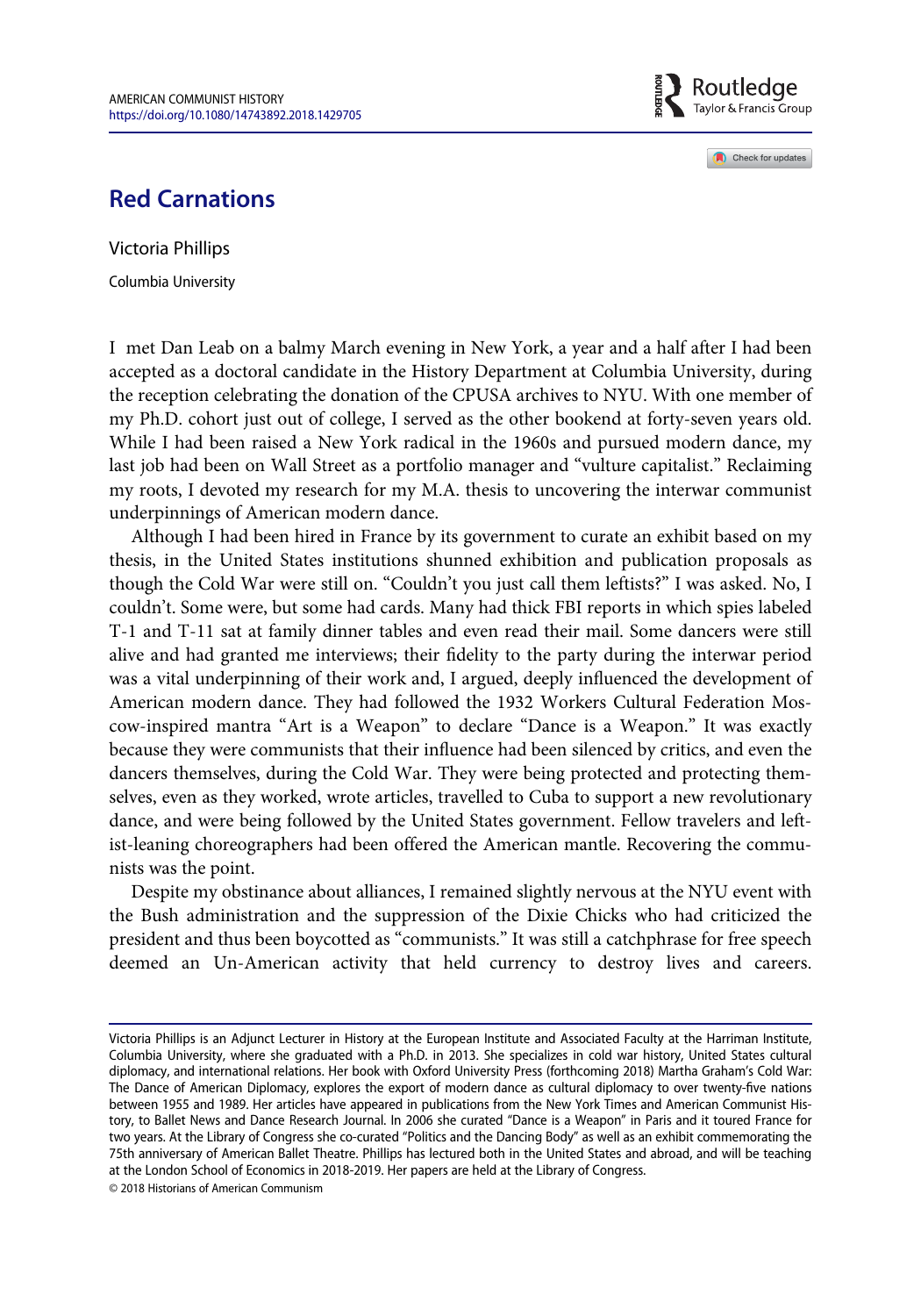Nonetheless, I sat in the front row with a man who had served in the Lincoln Brigade in the Spanish Civil War, and an elderly woman who engaged me as she sang communist ballads from her youth. As we put our faces together to smell a red carnation, cameras popped. Although old in my own eyes, the movement was passing to a new generation. As I listened to the talks, I became ever more resolute that the interwar vitality of direct involvement in Communist Party activities was vital to American cultural development.

Yet during the reception, I stood by the door, unsure. Dan Leab walked up to me, introduced himself, and asked about my work. I told him about my thesis, and he responded immediately, "I want to publish you." My first assumption was that he must be an impulsive academic, but I set him my thesis anyway. I had never been published in an academic journal and had been rejected by curators, and American Communist History seemed ideal with its advisory board of strange bedfellows who might not speak except from opposite sides of the table: left met right. With my background, this seemed perfect. We were off. Dan worked with me for months, patiently helping me to mold an academic document into a readable article. His encouragement and belief in my work never waned, even when I had lost complete confidence in myself and my writing abilities. What was a proof? What about that comma? He became a mentor and friend. We shared holiday parties. His wonderful unfolding paper cards decorate my tree to this day.

After a party celebrating the French exhibit and a concurrent season of political dance at the Joyce Theater that celebrated two subjects of my research and their choreography, he and John Haynes shared a cab home, joking that they would both certainly survive. A few years later, Dan asked me to interview John and published it in ACH to celebrate his legacy. I remain as proud of this work as any I have done in the field of oral history, and it was all inspired by Dan.

More recently, I had the honor of assigning Dan's Orwell Subverted after being offered a part-time position at Columbia teaching culture and the Cold War. His book and the study of Animal Farm became a favorite class in the semester-long course for students over the years. Recently I hosted the Chief Historian of the Central Intelligence Agency in my class, and I got him to promise to read the book. As the vital importance of the CIA in Cold War cultural diplomacy gains more attention as our own State Department falls into disarray, and millions of CIA documents are published online, I remain hopeful that Dan's legacy of pushing for open archives will begin to be realized and new information to support his work will surface.

Although no private institution would feature my communists in any exhibit, under George W. Bush, the Library of Congress staged the exhibit. My publication record gave us credibility, thanks to Dan. The only surviving dance institution to have been seeded in the communist movement gave the Library of Congress its collection, including hundreds of boxes and even the lost-and-found suitcase from the dressing room. To the surprise and wonder of me and my co-curator, newspapers on the left and the right celebrated our work. Inspired by Dan's sense of creativity, I took the exhibit on the academic road: we reconstructed one of the lost works, and I traveled with dancers to universities and colleges to show dance as a vital part of history. They danced; I lectured. Inspired by political protest in the interwar era, dance students improvised and choreographed at their home institutions; others wrote new studies. Dan taught me the power of telling the story, gave me the opportunity to call it as I saw it based on the archives and documents, and showed me how to write so that archival explorations could influence cultural production, public history, and a new